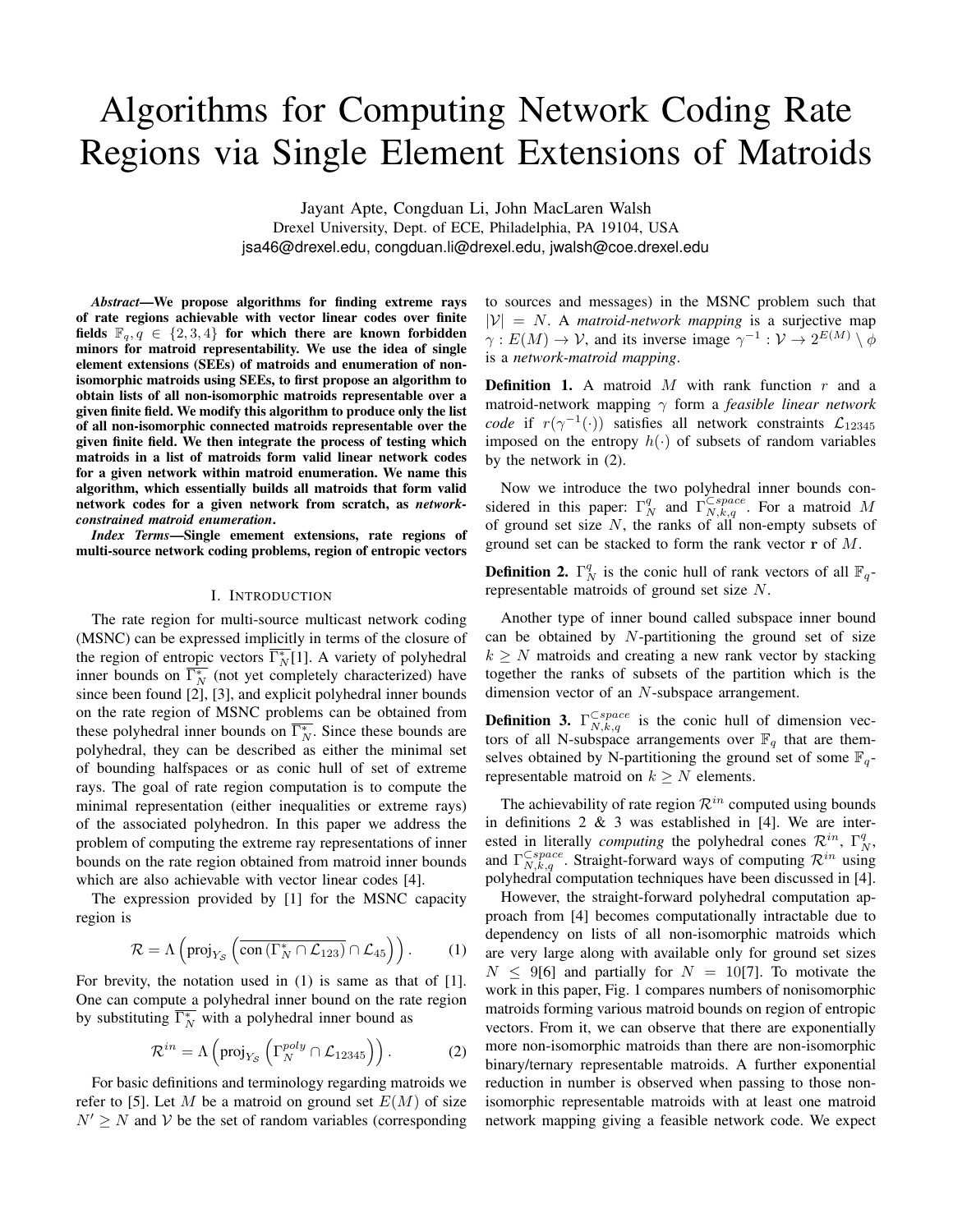

Figure 1: Number of matroids in different polyhedral bounds

that like several other enumeration problems (viz. polyhedral vertex enumeration), the algorithms to enumerate (list) all members of sets in figure 1 to be output sensitive at best. This motivates us to design algorithms for enumerating smaller subsets of all matroids such as those that are representable and obey the constraints imposed by a network. These can be considerably fewer in number as evidenced by the bottom two lines in Fig. 1, which were obtained with the constraints from a small network coding problem.

For these reasons, we seek to design algorithms to solve following problems (note that  $q \in \{2, 3, 4\}$ ):

- (P1) List all non-isomorphic matroids forming  $\Gamma_N^q$
- (P2) List all non-isomorphic extreme rays of  $\Gamma_N^q$
- (P3) List all non-isomorphic matroids forming bounds  $\Gamma_N^q \cap$  $\mathcal{L}_{12345}$  and  $\Gamma_{N,k,q}^{\sub{space}} \cap \mathcal{L}_{12345}$

For this purpose we explore matroid enumeration using SEEs which has been a prevalent technique for general matroid enumeration. A SEE of a matroid  $M$  is a matroid  $N$  such that  $M$  can be obtained by a single element deletion from  $N$  [5]. The works [8], [6] and [7] use the idea of SEEs to enumerate and list non-isomorphic matroids. All three algorithms use SEEs to construct size  $n$  matroids from size  $n - 1$  matroids which is done recursively. Specifically, the algorithm of [7] performs only those SEEs that lead to nonisomorphic matroids, thus saving a lot of computation.

To solve (P1), in §II we adapt the non-isomorphic matroid enumeration algorithm of [7] to enumerate exclusively those matroids representable over fields  $\mathbb{F}_2$ ,  $\mathbb{F}_3$  and  $\mathbb{F}_4$ . To solve problem (P2) we use the relationship between matroid connectivity and the extremality of its rank vector in §III. In §IV we propose a technique that finds all possible mappings between k-partition of ground set of a matroid and  $k$  variables in the network under which given matroid forms valid network code for given network coding problem. We call this technique *constraint permutation*. In V we propose the *network constrained enumeration* algorithm, which solves (P3). The definitions of SEEs, modular cut and  $\mathbb{F}_q$ -representability are in  $[5]$  (pp. 264, 266 & 12 resp.) while the definitions of reverse lexicographic order, canonical matroid, taboo flat and mechanism for obtaining encoding of canonical SEE of a canonical matroid are in [7] (pp. 33,34).

## II. ENUMERATING MATROIDS REPRESENTABLE OVER A

SPECIFIC FIELD To solve (P1) using matroid enumeration, we integrate the test for  $\mathbb{F}_q$ -representability into the matroid enumeration algorithm proposed in [7]. A matroid is  $\mathbb{F}_q$ -representable if and only if all of its minors are  $\mathbb{F}_q$ -representable. One way to characterize Fq-representable matroids is by listing *forbidden* or *excluded* minors. ([5] , pg 193). For instance, a matroid is binary if and only if it has no  $U_4^2$  -minor [5]. Similar characterizations exist for  $\mathbb{F}_3$  and  $\mathbb{F}_4$ . The recently announced proven [9] Rota's conjecture asserts that for any finite  $q > 0$ there is a finite collection of forbidden minors [10]. Such characterizations are fortuitous for directly enumerating  $\mathbb{F}_q$ representable matroids for  $q \in \{2, 3, 4\}$  because if matroid  $M$  has a minor  $K$  and if  $N$  is an SEE of  $M$ , then  $K$  is also a minor of N. This in turn implies, for  $q \in \{2,3,4\}$ if a matroid M is not  $\mathbb{F}_q$ -representable, then its SEE is also not  $\mathbb{F}_q$ -representable. Hence, we can embed a minor checking test into a SEE based non-isomorphic matroid enumeration algorithm [7] removing at each new ground set size all of those newly extended matroids which have the forbidden minors because any further extensions along them will still have the forbidden minors, and thus not be representable. Algorithm

**Input**: Lists  $\mathcal{M}_{n-1}^r$ ,  $\mathcal{M}_{n-1}^{r-1}$  of nonisomorphic matroids **Output:** List  $\mathcal{M}_n^r$  of  $\mathbb{F}_q^r$ -representable matroids

1  $\mathscr{M}_n^r \leftarrow \phi$ 2 foreach  $M \in \mathcal{M}_{n-1}^r$  do 3 **foreach** *Modular cut*  $A(\neq \phi)$  *of* M **do** <sup>4</sup> if A *has no taboo flat* then 5  $\vert$   $\vert$   $N \leftarrow M +_{\mathcal{A}} e_n$ 6 **iii** if N has  $\mathbb{F}_q$  *forbidden minors* then  $\begin{array}{c|c|c} \hline \rule{0pt}{12pt} & \end{array} \qquad \qquad \begin{array}{c|c} \hline \rule{0pt}{12pt} & \end{array} \qquad \qquad \mathscr{M}^r_n \leftarrow \mathscr{M}^r_n \cup N$ 8 | | | | end  $9 \mid \cdot \cdot$  end 10 **end** 11 end 12 foreach  $M \in \mathscr{M}^{r-1}_{n-1}$  do 13  $N \leftarrow M +_{\phi} e_n$ 14 **if** N has  $\mathbb{F}_q$  *forbidden minors* then 15  $M_n^r \leftarrow \mathcal{M}_n^r \cup N$ <sup>16</sup> end <sup>17</sup> end 18 return  $\mathscr{M}_n^r$ **Algorithm 1:**  $\mathbb{F}_q$  representable matroid enumeration

1 does exactly this, mimicking [7] except in lines 6 and 14, where matroids that are not  $\mathbb{F}_q$ -representable are discarded. Note: The notation  $M +_{\mathcal{M}} e$  is borrowed from [5], pg 269 and refers to SEE of matroid M with modular cut M

## III. ENUMERATING CONNECTED MATROIDS

Connectivity is a property some matroids exhibit that turns out to be important for solving problem (P2). Below,  $extr(C)$ is the set of extreme rays of polyhedral cone C,  $r_M(\cdot)$  is the rank function of matriod M and CM is the class of connected matroids.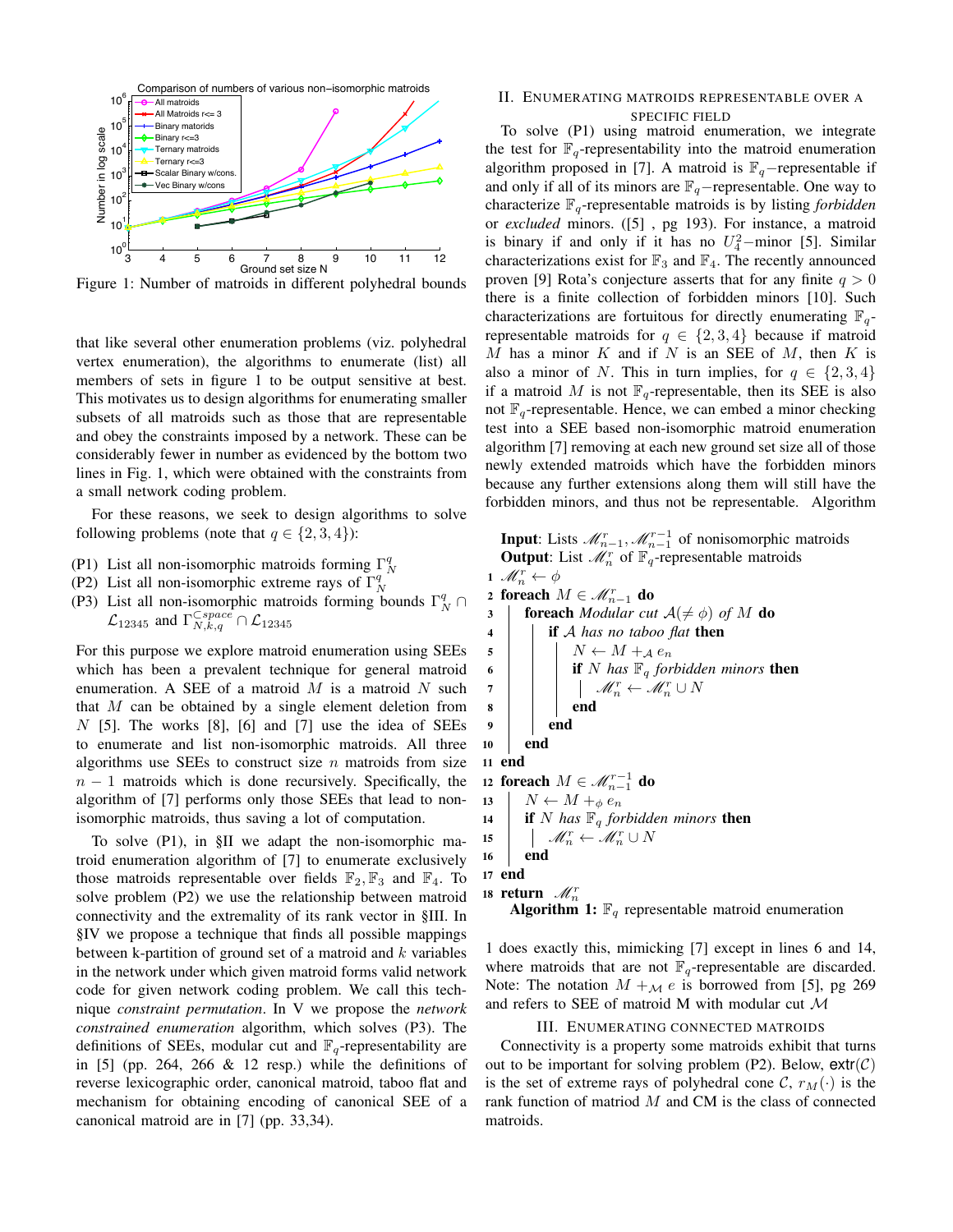**Definition 4. Connectivity**[11]: A matroid  $M = (E, \mathcal{I})$ belongs to class CM if for every proper subset  $U$  of  $E$  $r_M(U) + r_M(E \setminus U) > r_M(E).$ 

Prior work by Li. et al. [3] showed that:

**Theorem 1.** *(Li et. al.[3])* If  $\mathbf{r} \in \text{extr}(\Gamma_N^q)$ , then r is rank *vector of some matroid*  $M \in CM$ .

Definition 3 and following theorem mean that  $\textsf{extr}(\Gamma^{\text{Cspace}}_{N,k,q})$ can be obtained from size  $k$  connected matroids.

**Theorem 2.** *Every* **d**  $\in$ **extr**( $\Gamma_{N,k,q}^{\text{Cspace}}$ ) *can be obtained as linear projection of some*  $\mathbf{r} \in \text{extr}(\Gamma_k^q)$ 

Lemmas 1 and 2 prove that the class CM is closed under SEE.

**Lemma 1.** *If*  $M \in CM$  *with non-empty modular cut*  $M$  *and*  $N = M +_{\mathcal{M}} e$ , then  $N \in CM$ .

**Proof:** Note that rank of matroid  $M +_{\mathcal{M}} e$  is  $r_M(E) + 1$  if and only if  $M = \phi$  ([5], pg 269). Hence when  $M \neq \phi$ ,  $M +_{M} e$ has the same rank as M. Further, for any  $U \subseteq E \cup e$ ,

$$
r_N(U) + r_N(\lbrace E \cup e \rbrace \setminus U) \ge r_M(U) + r_M(E \setminus U)
$$
  
>  $r_M(E) = r_N(E \cup e)$ 

**Lemma 2.** *If*  $M \in CM$  *and*  $N = M +_{\mathcal{M}} e$  *with*  $\mathcal{M} = \emptyset$ *, then*  $N \in CM$ 

Proof: This can be proved by following series of inequalities:

$$
r_N(U) + r_N(\lbrace E \cup e \rbrace \setminus U) \geq^{(a)} r_M(U) + r_M(E \setminus U) + 1
$$
  
> 
$$
r_M(E) + 1 = r_N(E \cup e)
$$

where (a) follows from the fact that WLOG, we can assume  $e \notin U$  and since  $\{E \cup e\} \backslash U = (E \backslash U) \cup e$ ,  $r_N(\{E \cup e\} \backslash U) =$  $r_M(E \setminus U) + 1$  by theorem 7.2.3([5]). Since class CM is closed under SEE, if we start with lists  $\mathscr{C}_{n-1}^r$  and  $\mathscr{C}_{n-1}^{r-1}$  of all non-isomorphic connected matroids of ground set size  $n-1$ , rank r and ground size  $n-1$ , rank  $r-1$ respectively and perform canonical extensions with non-empty and empty modular cuts respectively, the resultant extensions will all be connected. Unfortunately the list of size  $n$ , rank  $r$ matroids so obtained is not exhaustive, as is evidenced by the uniform matroid  $U_n^{n-1}$ . Any single element deletion of this matroid will produce  $U_{n-1}^{n-1}$  which is not a connected matroid, and hence  $U_n^{n-1}$  falls into the critical class of UCM matroids defined below.

Definition 5. Unreachable Connected Matroids(UCM) are a subclass of connected matroids M that are connected but all deletions of them  $M \setminus e, e \in E(M)$  are not connected.

Connected matroid enumeration will depend on matroid duality and a theorem by Tutte:

Theorem 3. *( [5], pg 123) A matroid* M *is connected if and only if its dual is connected.*

Theorem 4. *(Tutte[12], [5], pg 126) If* M *is a connected matroid then, for every*  $e \in E(M)$  *at least one of*  $M \setminus e$  *or* M/e *are connected.*

Theorem 4 tells us that any matroid  $M \in UCM$  has at least one single element contraction that is connected. We also know that  $M/e = (M^* \setminus e)^*$ . Note that  $M^*$  and  $M^* \setminus e$  are connected since they are duals of connected matroids. This leads us to the following lemma:

## **Lemma 3.** *If a matroid*  $M \in UCM$ , *then its dual*  $M^* \notin UCM$

Hence, if  $M \in UCM$ ,  $M^*$  can be obtained via extension of a connected matroid. To find size  $n$  rank  $r$  connected matroids, we present an algorithm that uses lists of nonisomorphic connected matroids  $\mathcal{C}_{n-1}^r, \mathcal{C}_{n-1}^{r-1}, \mathcal{C}_{n-1}^{n-r}, \mathcal{C}_{n-1}^{n-r-1}$ and produces lists of non-isomorphic connected matroids  $\mathcal{C}_n^r$ and  $\mathcal{C}_n^{n-r}$ . Given a set of canonical matroids A denote by  $\text{see}(A)$  the set of all canonical SEEs of matroids in A.

Input: Lists  $\mathscr{C}_{n-1}^r, \mathscr{C}_{n-1}^{r-1}, \mathscr{C}_{n-1}^{n-r}, \mathscr{C}_{n-1}^{n-r-1}$  of connected matroids

**Output**: Lists  $\mathcal{C}_n^r$  and  $\mathcal{C}_n^{n-r}$  of connected matroids

1  $\mathscr{C}_n^r \leftarrow \phi$ 2  $\mathscr{C}_n^{n-r} \leftarrow \phi$  $\bm{3} \ \ \widehat{\mathscr{C}}_n^r \leftarrow \texttt{see}(\mathscr{C}_{n-1}^r) \cup \texttt{see}(\mathscr{C}_{n-1}^{r-1})$  $4 \ \mathscr{C}_{n}^{n-r} \leftarrow \mathsf{see}(\mathscr{C}_{n-1}^{n-r}) \cup \mathsf{see}(\mathscr{C}_{n-1}^{n-r-1})$  $\mathfrak{s} \ \mathscr{C}_n^r \leftarrow \mathsf{unique}(\mathscr{C}_n^r \cup \mathsf{minrevlex}(\mathsf{dual}(\mathscr{C}_n^{n-r}))$ 6  $\mathscr{C}_n^{n-r}$  ← unique $(\mathscr{C}_n^{n-r} \cup \text{minrevlex}(\text{dual}(\mathscr{C}_n^{r}))$ 7 **return**  $\mathcal{C}_n^r$  and  $\mathcal{C}_n^{n-r}$ <br>**Algorithm 2:** Connected matroid enumeration

Algorithm 2 performs connected matroid enumeration. At the end of line 4 the lists  $\mathcal{C}_n^r$  and  $\mathcal{C}_n^{n-r}$  produced do not have UCM matroids. From Lemma 3 we know that matroids isomorphic to the duals of UCM matroids of size  $n$  and rank r are present in the list  $\mathcal{C}_n^{n-r}$  while matroids isomorphic to duals of UCM matroids of size n rank  $n - r$  are present in the list  $\mathcal{C}_n^r$ . Hence lines 5 and 6 find dual matroids of  $\mathscr{C}_n^{n-r}$  and  $\mathscr{C}_n^r$  respectively. The encoding of these duals may not be canonical(i.e. if a matroid is canonical then its dual is not necessarily canonical). To counter this difficulty, we

use procedure minrevlex $(A)$  which given a set of matroids A returns the canonical encodings of each matroid in A. Finally, procedure unique(.) removes extra copies of matroids that will be produced as a result of taking the dual.

While enumerating all connected matroids might be of interest to some, we are interested in enumerating all connected matroids that are representable over certain  $\mathbb{F}_q, q \in \{2, 3, 4\}$ and solving problem (P2). To that end, we can replace procedure  $\text{see}(A)$  by  $\text{see}(A, q)$  i.e. one that only produces canonical SEEs that are representable over  $\mathbb{F}_q$ , by removing any SEEs that have forbidden minors, along the lines of algorithm 1. In that case, only  $\mathbb{F}_q$ -representable connected matroid lists would suffice as input to the algorithm which is due to the fact that if a matroid is representable over  $\mathbb{F}_q$  its dual is also representable over  $\mathbb{F}_q$  ([5], pg 193). Hence, the duals of size *n* and rank  $r \mathbb{F}_q$ -representable UCM matroids are present in the list  $\mathcal{C}_n^{n-r}$  produced at line 4 and we obtain the complete size  $n$  rank  $r$  connected matroid list in line 5.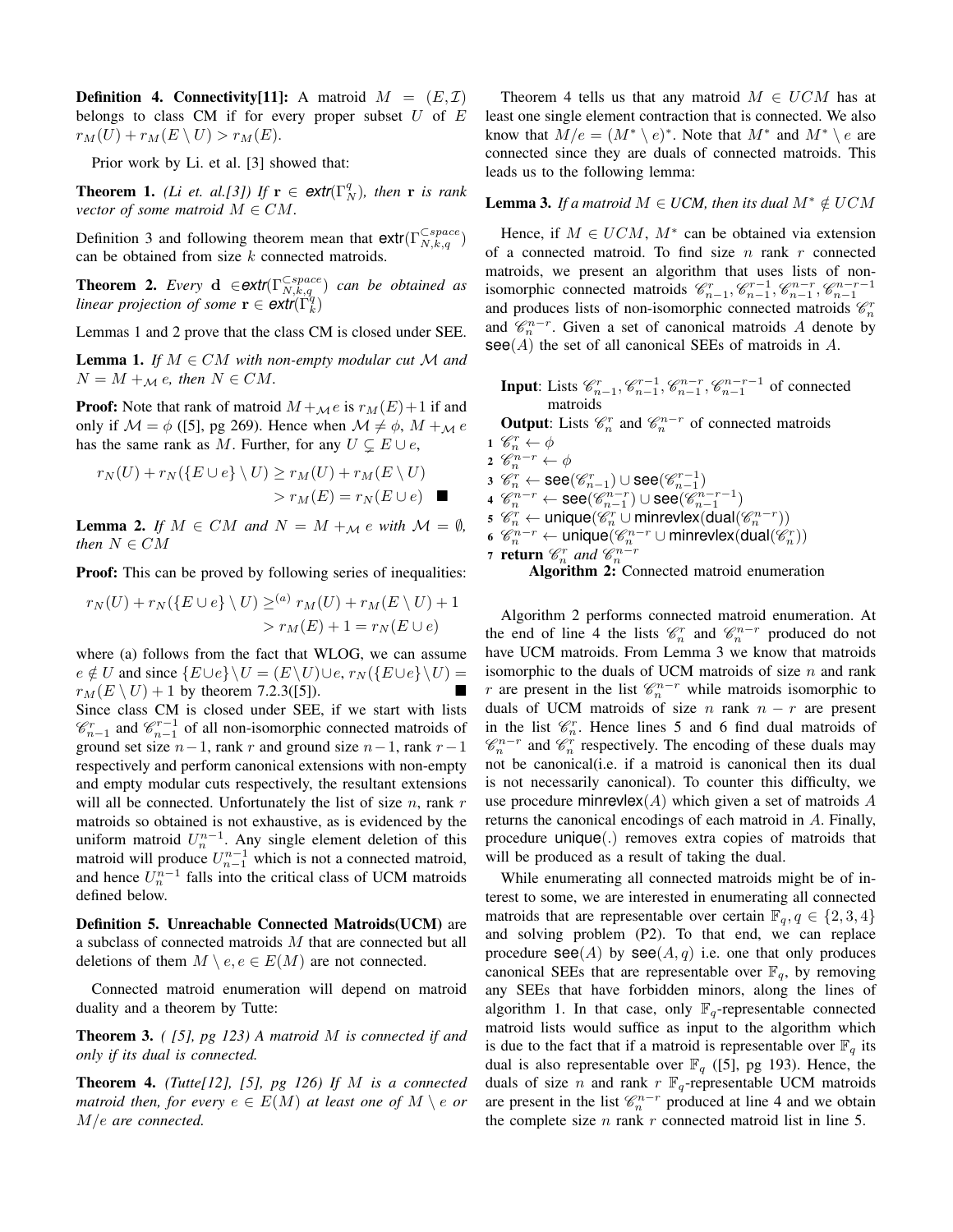#### IV. CONSTRAINT PERMUTATION

The matroid to network mapping  $\gamma$  creates a partition  $\mathcal P$ of  $E(M)$  containing sets  $P_1, \ldots, P_N$ . The goal of constraint permutation is, to find for a given matroid  $M$  and pre-specified partition sizes  $b_1, \ldots, b_N$ , all matroid to network mappings  $\gamma$ such that  $(M, \gamma)$  forms a feasible linear network code for a given N-variable MSNC problem on a directed graph  $G =$  $(V_g, E_g)$ . A naive method of doing this forms all  ${|\vec{E}(M)| \choose b_1, b_2, ..., b_N}$ . N! possible mappings  $\gamma$  then checks all  $|V_{\mathcal{G}}| + 1$  network constraints for each one yielding  $\binom{|E(M)|}{b_1, b_2, ..., b_N} \cdot N! (|V_{\mathcal{G}}| + 1)$ total constraint tests. However, the  $\overline{N!} \cdot (|\overline{V_g}| + 1)$  part can be bettered by using constraint permutation.



1 2 2 2 2 Figure 2: Constraint permutation on a matroid with the specified rank vector. The partition sizes  $b_i = 1, \forall i \in [N]$ 

**Definition 6.** A **partial permutation** of  $P$  is a bijective map  $\phi: S_{\phi} \to S_{\phi}'$  for some  $S_{\phi} \subseteq \mathcal{P}, S_{\phi}' \subseteq \{1, \ldots, N\}$ 

We represent partial permutations by  $M$ -strings, e.g. if  $N = 5$  an example is  $< 1, 2, 3, ?$ ,  $>$ . The number i in  $j<sup>th</sup>$  position means  $p_j \mapsto i$ : i.e. partition  $p_j$  maps to variable labeled  $i$ . The "?" stands for "we don't know yet". We call partial permutation  $\phi' : S_{\phi'} \to S'_{\phi'}$  an extension of partial permutation  $\phi : S_\phi \to S_\phi'$  if  $S_\phi' = S_{\phi'} \setminus \{A\}$  for some  $A \in \mathcal{P} \backslash S_{\phi}$ . A partial permutation  $\phi$  is said to *define a variable*  $v \in [N]$  if  $v \in S'_\phi$ .

Consider a set of network coding constraints  $c_1, \ldots, c_n$ . Let  $V_{c_i}$ ,  $i \in [n]$  be the variables appearing in constraint  $c_i$ . Given an order on constraints i.e.  $c_i < c_j$  if  $i < j$ , we seek to find the number of constraint tests required for finding all valid labelings a given partition of ground set of a matroid. Define the sets of free variables  $F_1, \ldots, F_n$  where  $F_i = V_{c_i} \setminus \bigcup_{j=1}^{i-1} V_{c_j}$ . To avoid creating N! dimension vectors corresponding to isomorphs of subspace arrangelemt  $M^{\mathcal{P}}$  created by partion  $P$ , one can test the same subspace dimension vector under *versions of the same constraint created by certain partial permutations*. e.g. constraint  $H(X_1, X_2, X_3) = H(X_1, X_2)$  under <?, ?, ?, 1, 2, 3 > becomes  $H(X_4, X_5, X_6) = H(X_4, X_5)$ . Overall, we need to test under all partial permutations  $\phi$  with

 $S'_{\phi} = \{1, 2, 3\}$ . Hence, finding all permutations satisfying a constraint  $c_i$  would require  $\binom{N}{|V_{c_i}|}$   $|V_{c_i}|!$  constraint tests. Instead of testing for a single constraint, we need to test satisfaction of a set of constraints. This can be achieved via a tree like mechanism of constraint tests on partial permutations as explained in Fig. 2. At depth  $i$ , we test the rank vector under versions of ith constraint that are obtained under partial permutations that *define* variables  $\bigcup_{j \in [i]} F_j$ . These partial permutations are themselves obtained as extensions of partial permutations that *define* variables  $\bigcup_{j \in [i-1]} F_j$  and satisfy constraints  $V_{c_i}$ ,  $i \in [i-1]$  Hence we obtain a tighter upper bound on number of tests that must be performed per  $N$ -partition of ground set,i.e. the multinomial coefficient,  $t = \begin{pmatrix} N \\ |F_1|, \dots, |F_n| \end{pmatrix}$ which is a substantial reduction relative to  $N!$ .

#### V. NETWORK CONSTRAINED ENUMERATION

In this section, we propose an algorithm to solve problem (P3), called *network constrained enumeration*. First, we define the concept of partial network to matroid mapping  $\xi$ .

**Definition 7. Partial matroid-network mapping**  $\xi$  **from the** ground set of matrioid  $M$  to set of network variables  $V$  is a not necessarily surjective map  $\xi : E(M) \to V \cup v_{\phi}$ 

Here  $v_{\phi}$  is the empty variable. We abbreviate partial matroidnetwork mapping as p-map. Given a p-map  $\xi$ , we say that a variable  $v \in V$  is defined if there exists  $e \in E(M)$  s.t.  $\xi(e) =$ v otherwise, it is undefined. For the variables  $v \in V$  that are defined  $\xi^{-1}(v)$  is the set of all  $e \in E(M)$  s.t.  $\xi(e) = v$ . A p-map can also be empty i.e.  $\xi(e) = v_{\phi} \ \forall e \in E(M)$ . Now we define partially feasible network code (p-code).

**Definition 8.** A matroid M with a p-map  $\xi$  is a **Partially Fea**sible Linear Network Code (*p*-code) if  $r_M(\xi^{-1}(\cdot))$  satisfies all network constraints imposed on the entropy  $h(\cdot)$  of subsets of *defined* random variables by the network.

Similar to general matroid enumeration algorithm in [7], the network constrained enumeration would begin with the matroid defined on the empty set and the empty p-map and perform SEEs of matroids thus adding one element every iteration to ground the set. However, instead of producing at the end of the process a list of all non-isomorphic matroids, we wish only to enumerate those non-isomorphic  $\mathbb{F}_q$ -representable matroids M which, together with some surjective matroidnetwork mapping  $\gamma(\cdot)$ , form a feasible linear network code for the network. When we are finished, for each such network constrained matroid  $M$  in the list, we wish to have a list of all matroid-network maps  $\gamma_k$  such the pair  $(M, \gamma_k)$  form a feasible linear network code. For this reason, the SEE based algorithm will operate on lists  $\mathcal{L}_n$  whose elements are pairs  $(M, Q^M)$  of a non-isomorphic matroid M with a list  $Q^M$  of all *p*-maps such that  $(M, \xi)$  form a *p*-code.

**Definition 9.** A *p*-map  $\xi_1$  is said to be an **extension** of a *p*-map  $\xi_2$ , denoted by  $\xi_2 \subseteq \xi_1$  if  $\xi_2(E(M)) \setminus v_\emptyset \subseteq \xi_1(E(M)) \setminus v_\emptyset$  and for all  $v \in \xi_2(E(M)) \setminus v_\emptyset$ ,  $\xi_1^{-1}(v) = \xi_2^{-1}(v)$ . In this instance, we also say that  $\xi_2$  is a **deletion** of  $\xi_1$ .

**Definition 10.** Given a set  $\Xi$  of *p*-maps,  $\Xi' \subseteq \Xi$  is said to be extension maximal subset if every  $\xi \in \Xi$  can be obtained as